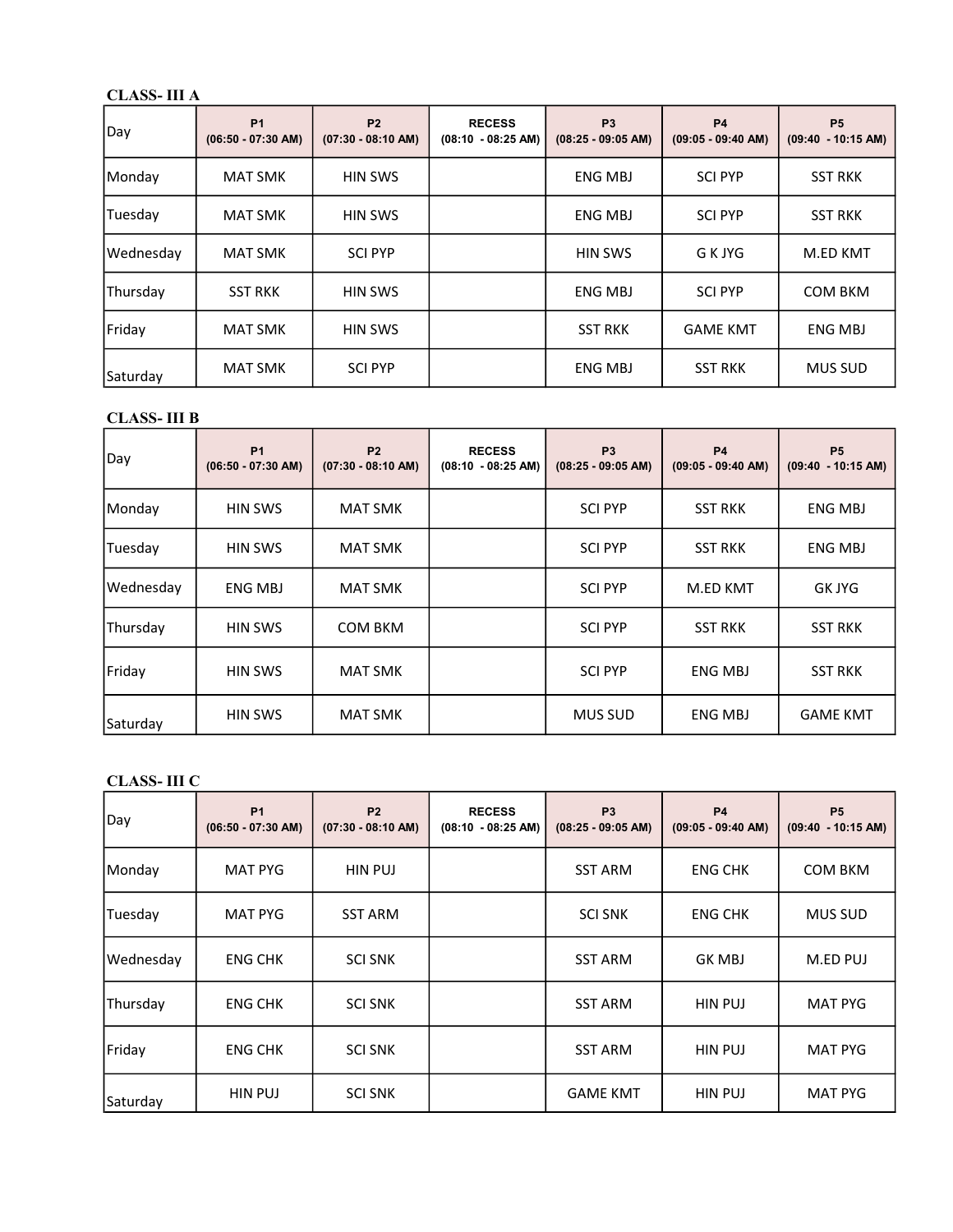### CLASS- III D

| Day       | <b>P1</b><br>$(06:50 - 07:30$ AM) | <b>P2</b><br>$(07:30 - 08:10$ AM) | <b>RECESS</b><br>$(08:10 - 08:25 \text{ AM})$ | P <sub>3</sub><br>$(08:25 - 09:05 AM)$ | <b>P4</b><br>$(09:05 - 09:40$ AM) | <b>P5</b><br>$(09:40 - 10:15$ AM) |
|-----------|-----------------------------------|-----------------------------------|-----------------------------------------------|----------------------------------------|-----------------------------------|-----------------------------------|
| Monday    | <b>SST ARM</b>                    | <b>MAT PYG</b>                    |                                               | <b>HIN PUJ</b>                         | <b>GAME KMT</b>                   | <b>ENG CHK</b>                    |
| Tuesday   | <b>SCI SNK</b>                    | <b>MAT PYG</b>                    |                                               | <b>HIN PUJ</b>                         | <b>MUS SUD</b>                    | <b>ENG CHK</b>                    |
| Wednesday | <b>SCI SNK</b>                    | <b>MAT PYG</b>                    |                                               | <b>HIN PUJ</b>                         | M.ED PUJ                          | <b>GK MBJ</b>                     |
| Thursday  | <b>SCI SNK</b>                    | <b>MAT PYG</b>                    |                                               | <b>HIN PUJ</b>                         | <b>SST ARM</b>                    | <b>ENG CHK</b>                    |
| Friday    | <b>SCI SNK</b>                    | <b>MAT PYG</b>                    |                                               | <b>HIN PUJ</b>                         | <b>SST ARM</b>                    | <b>ENG CHK</b>                    |
| Saturday  | <b>SCI SNK</b>                    | <b>SST ARM</b>                    |                                               | <b>COM BKM</b>                         | <b>SST ARM</b>                    | <b>ENG CHK</b>                    |

### CLASS- IV A

| Day       | P <sub>1</sub><br>$(06:50 - 07:30$ AM) | <b>P2</b><br>$(07:30 - 08:10$ AM) | <b>RECESS</b><br>$(08:10 - 08:25 \text{ AM})$ | P <sub>3</sub><br>$(08:25 - 09:05 AM)$ | <b>P4</b><br>$(09:05 - 09:40$ AM) | P <sub>5</sub><br>$(09:40 - 10:15$ AM) |
|-----------|----------------------------------------|-----------------------------------|-----------------------------------------------|----------------------------------------|-----------------------------------|----------------------------------------|
| Monday    | HIN PUJ                                | <b>MUS SUD</b>                    |                                               | <b>MAT SMK</b>                         | <b>SCI SNK</b>                    | <b>ENG JYG</b>                         |
| Tuesday   | HIN PUJ                                | <b>SST RKK</b>                    |                                               | <b>MAT SMK</b>                         | <b>SCI SNK</b>                    | <b>ENG JYG</b>                         |
| Wednesday | HIN PUJ                                | <b>SST RKK</b>                    |                                               | <b>GAME KMT</b>                        | <b>GK ARM</b>                     | M.ED SWS                               |
| Thursday  | HIN PUJ                                | <b>SST RKK</b>                    |                                               | <b>MAT SMK</b>                         | <b>SCI SNK</b>                    | <b>ENG JYG</b>                         |
| Friday    | HIN PUJ                                | <b>SST RKK</b>                    |                                               | <b>MAT SMK</b>                         | <b>ENG JYG</b>                    | <b>SCI SNK</b>                         |
| Saturday  | <b>COM BKM</b>                         | <b>SST RKK</b>                    |                                               | <b>MAT SMK</b>                         | <b>SCI SNK</b>                    | <b>ENG JYG</b>                         |

### CLASS - IV B

| Day       | <b>P1</b><br>$(06:50 - 07:30$ AM) | <b>P2</b><br>$(07:30 - 08:10$ AM) | <b>RECESS</b><br>$(08:10 - 08:25 AM)$ | P <sub>3</sub><br>$(08:25 - 09:05 AM)$ | <b>P4</b><br>$(09:05 - 09:40$ AM) | P <sub>5</sub><br>$(09:40 - 10:15$ AM) |
|-----------|-----------------------------------|-----------------------------------|---------------------------------------|----------------------------------------|-----------------------------------|----------------------------------------|
| Monday    | <b>SST RKK</b>                    | <b>SCI SNK</b>                    |                                       | <b>ENG JYG</b>                         | <b>MAT PK2</b>                    | <b>HIN PUJ</b>                         |
| Tuesday   | <b>SST RKK</b>                    | <b>ENG JYG</b>                    |                                       | <b>GAME KMT</b>                        | MAT PK2                           | <b>HIN PUJ</b>                         |
| Wednesday | <b>SST RKK</b>                    | <b>ENG JYG</b>                    |                                       | <b>SCI SNK</b>                         | <b>COM BKM</b>                    | <b>GK ARM</b>                          |
| Thursday  | M.ED RTK                          | <b>ENG JYG</b>                    |                                       | <b>SCI SNK</b>                         | MAT PK2                           | <b>HIN PUJ</b>                         |
| Friday    | <b>SST RKK</b>                    | <b>ENG JYG</b>                    |                                       | <b>SCI SNK</b>                         | MAT PK2                           | <b>HIN PUJ</b>                         |
| Saturday  | <b>SST RKK</b>                    | <b>MAT PK2</b>                    |                                       | <b>SCI SNK</b>                         | <b>MUS SUD</b>                    | <b>HIN PUJ</b>                         |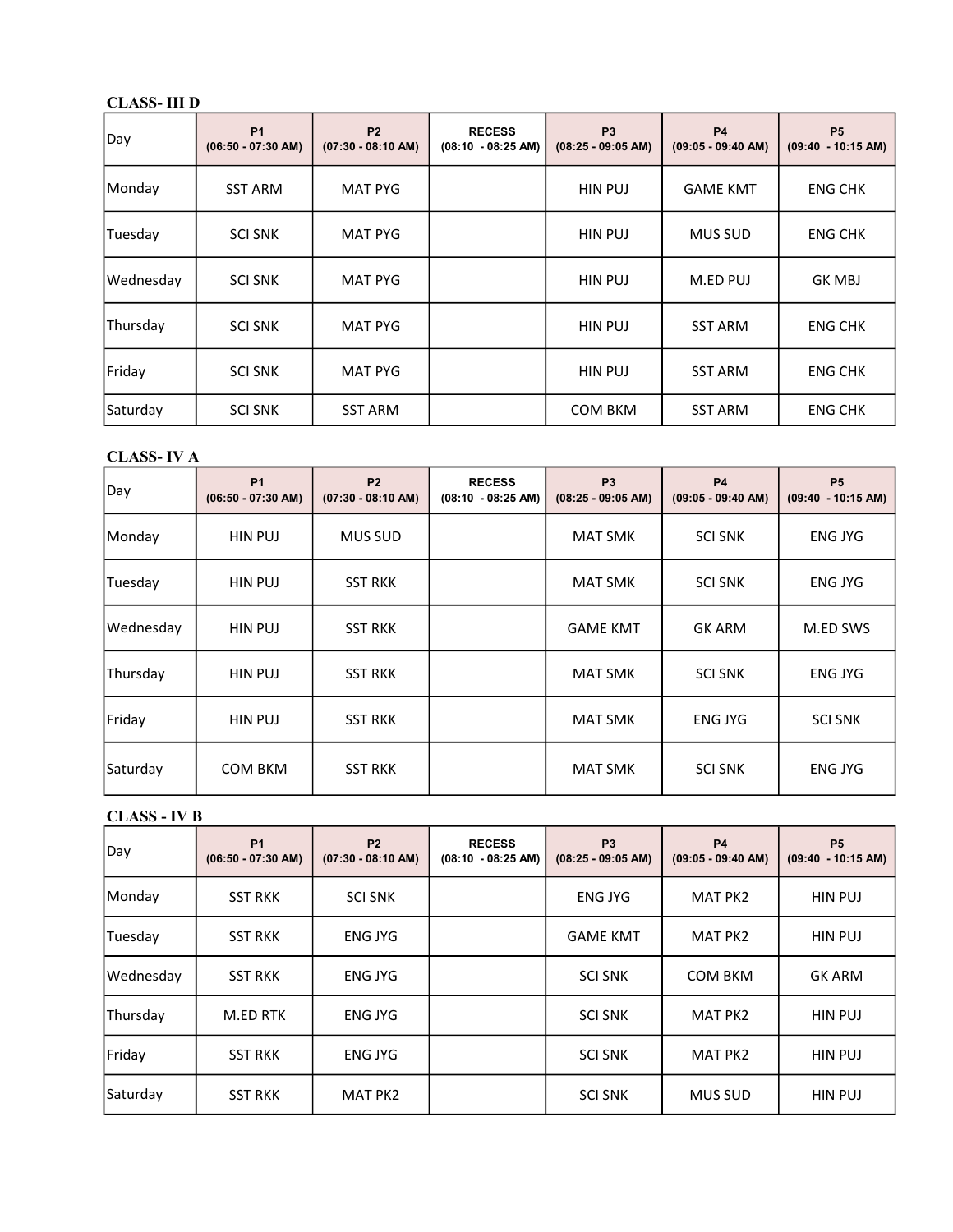### CLASS- IV C

| Day       | <b>P1</b><br>$(06:50 - 07:30$ AM) | <b>P2</b><br>$(07:30 - 08:10$ AM) | <b>RECESS</b><br>$(08:10 - 08:25 \text{ AM})$ | P <sub>3</sub><br>$(08:25 - 09:05 AM)$ | <b>P4</b><br>$(09:05 - 09:40$ AM) | P <sub>5</sub><br>$(09:40 - 10:15$ AM) |
|-----------|-----------------------------------|-----------------------------------|-----------------------------------------------|----------------------------------------|-----------------------------------|----------------------------------------|
| Monday    | <b>ENG MBJ</b>                    | <b>SCI PYP</b>                    |                                               | <b>GAME KMT</b>                        | <b>MAT PYG</b>                    | <b>SST ARM</b>                         |
| Tuesday   | <b>ENG MBJ</b>                    | <b>HIN PUJ</b>                    |                                               | <b>MUS SUD</b>                         | <b>MAT PYG</b>                    | <b>SST ARM</b>                         |
| Wednesday | <b>SCI PYP</b>                    | <b>HIN PUJ</b>                    |                                               | <b>COM BKM</b>                         | <b>GK PYP</b>                     | <b>MAT PYG</b>                         |
| Thursday  | <b>SCI PYP</b>                    | M.ED RTK                          |                                               | <b>MAT PYG</b>                         | <b>ENG MBJ</b>                    | <b>SST ARM</b>                         |
| Friday    | ENG MBJ                           | <b>HIN PUJ</b>                    |                                               | <b>MAT PYG</b>                         | <b>SCI PYP</b>                    | <b>SST ARM</b>                         |
| Saturday  | ENG MBJ                           | HIN PUJ                           |                                               | <b>MAT PYG</b>                         | <b>SCI PYP</b>                    | <b>SST ARM</b>                         |

### CLASS- IV D

| Day       | <b>P1</b><br>$(06:50 - 07:30$ AM) | <b>P2</b><br>$(07:30 - 08:10$ AM) | <b>RECESS</b><br>$(08:10 - 08:25 \text{ AM})$ | P <sub>3</sub><br>$(08:25 - 09:05 AM)$ | <b>P4</b><br>$(09:05 - 09:40$ AM) | P <sub>5</sub><br>$(09:40 - 10:15 AM)$ |
|-----------|-----------------------------------|-----------------------------------|-----------------------------------------------|----------------------------------------|-----------------------------------|----------------------------------------|
| Monday    | <b>SCI PYP</b>                    | <b>ENG MBJ</b>                    |                                               | <b>MAT PYG</b>                         | <b>SST ARM</b>                    | <b>HIN SWS</b>                         |
| Tuesday   | <b>SCI PYP</b>                    | <b>ENG MBJ</b>                    |                                               | <b>MAT PYG</b>                         | <b>SST ARM</b>                    | <b>HIN SWS</b>                         |
| Wednesday | <b>SST ARM</b>                    | <b>ENG MBJ</b>                    |                                               | <b>MAT PYG</b>                         | M.ED PK2                          | <b>GK PYP</b>                          |
| Thursday  | ENG MBJ                           | <b>SCI PYP</b>                    |                                               | <b>MUS SUD</b>                         | <b>MAT PYG</b>                    | <b>HIN SWS</b>                         |
| Friday    | <b>SCI PYP</b>                    | <b>SST ARM</b>                    |                                               | <b>HIN SWS</b>                         | <b>COM BKM</b>                    | <b>GAME KMT</b>                        |
| Saturday  | <b>SCI PYP</b>                    | <b>ENG MBJ</b>                    |                                               | <b>SST ARM</b>                         | <b>MAT PYG</b>                    | HIN SWS                                |

# CLASS- V A

| Day       | <b>P1</b><br>$(06:50 - 07:30$ AM) | <b>P2</b><br>$(07:30 - 08:10$ AM) | <b>RECESS</b><br>$(08:10 - 08:25 AM)$ | P <sub>3</sub><br>$(08:25 - 09:05 AM)$ | <b>P4</b><br>$(09:05 - 09:40$ AM) | <b>P5</b><br>$(09:40 - 10:15$ AM) |
|-----------|-----------------------------------|-----------------------------------|---------------------------------------|----------------------------------------|-----------------------------------|-----------------------------------|
| Monday    | <b>ENG JYG</b>                    | MAT PK2                           |                                       | <b>SCILKK</b>                          | <b>SKT RCU</b>                    | <b>HIN AMM</b>                    |
| Tuesday   | <b>SST ARM</b>                    | MAT PK2                           |                                       | <b>SCILKK</b>                          | <b>GAME KMT</b>                   | <b>HIN AMM</b>                    |
| Wednesday | <b>ENG JYG</b>                    | <b>SST ARM</b>                    |                                       | <b>HIN AMM</b>                         | <b>REV. SNK</b>                   | REV. RTK                          |
| Thursday  | <b>SST ARM</b>                    | <b>MAT PK2</b>                    |                                       | <b>ENG JYG</b>                         | <b>SCILKK</b>                     | <b>HIN AMM</b>                    |
| Friday    | <b>ENG JYG</b>                    | <b>MAT PK2</b>                    |                                       | <b>SCILKK</b>                          | <b>MUS SUD</b>                    | <b>COM BKM</b>                    |
| Saturday  | <b>SST ARM</b>                    | <b>SCILKK</b>                     |                                       | M.ED PUJ                               | <b>MAT PK2</b>                    | <b>GK PYP</b>                     |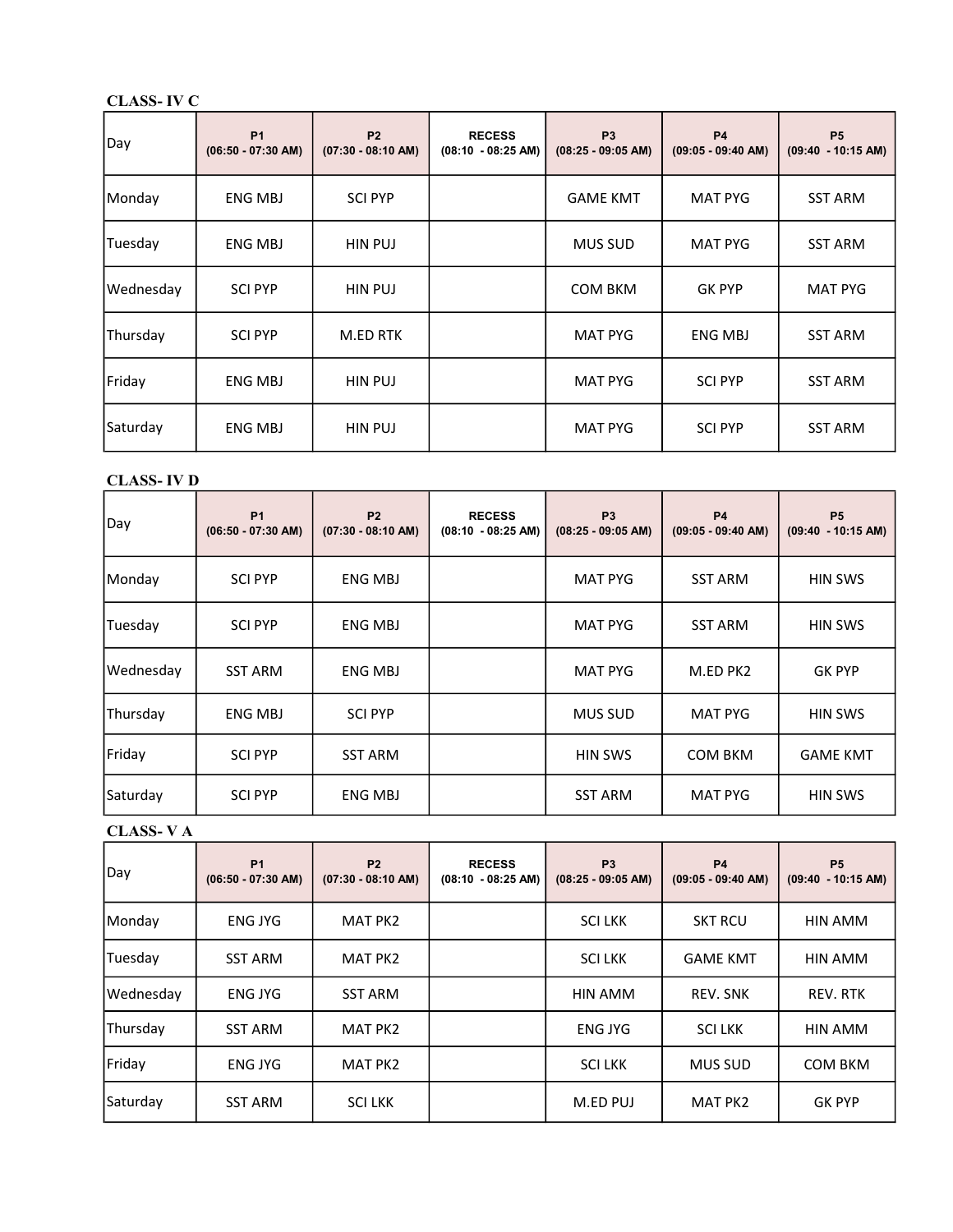### CLASS- V B

| Day       | <b>P1</b><br>$(06:50 - 07:30$ AM) | <b>P2</b><br>$(07:30 - 08:10$ AM) | <b>RECESS</b><br>$(08:10 - 08:25 AM)$ | P <sub>3</sub><br>$(08:25 - 09:05$ AM) | <b>P4</b><br>$(09:05 - 09:40$ AM) | P <sub>5</sub><br>$(09:40 - 10:15$ AM) |
|-----------|-----------------------------------|-----------------------------------|---------------------------------------|----------------------------------------|-----------------------------------|----------------------------------------|
| Monday    | <b>SCILKK</b>                     | <b>SST ARM</b>                    |                                       | HIN AMM                                | ENG JYG                           | <b>MAT SUM</b>                         |
| Tuesday   | <b>SCILKK</b>                     | HIN AMM                           |                                       | <b>SST ARM</b>                         | <b>ENG JYG</b>                    | <b>MAT SUM</b>                         |
| Wednesday | <b>SCILKK</b>                     | COM BKM                           |                                       | <b>SKT PGH</b>                         | REV. RTK                          | REV. SMK                               |
| Thursday  | <b>SCILKK</b>                     | <b>SST ARM</b>                    |                                       | <b>HIN AMM</b>                         | <b>ENG JYG</b>                    | <b>MAT SUM</b>                         |
| Friday    | <b>SST ARM</b>                    | HIN AMM                           |                                       | <b>GAME KMT</b>                        | <b>MAT SUM</b>                    | <b>MUS SUD</b>                         |
| Saturday  | <b>SCILKK</b>                     | <b>ENG JYG</b>                    |                                       | GK PK2                                 | M.ED SWS                          | <b>MAT SUM</b>                         |

### CLASS- V C

| Day       | <b>P1</b><br>$(06:50 - 07:30$ AM) | <b>P2</b><br>$(07:30 - 08:10$ AM) | <b>RECESS</b><br>$(08:10 - 08:25 \text{ AM})$ | P <sub>3</sub><br>$(08:25 - 09:05 AM)$ | <b>P4</b><br>$(09:05 - 09:40$ AM) | P <sub>5</sub><br>$(09:40 - 10:15$ AM) |
|-----------|-----------------------------------|-----------------------------------|-----------------------------------------------|----------------------------------------|-----------------------------------|----------------------------------------|
| Monday    | <b>COM BKM</b>                    | <b>SST RKK</b>                    |                                               | <b>HIN SWS</b>                         | M.ED PUJ                          | SCI PK2                                |
| Tuesday   | <b>MAT SUM</b>                    | <b>GK PYP</b>                     |                                               | <b>SST RKK</b>                         | <b>ENG MBJ</b>                    | SCI PK2                                |
| Wednesday | <b>HIN SWS</b>                    | <b>MAT SUM</b>                    |                                               | <b>SST RKK</b>                         | <b>SST REV. RKK</b>               | MUS SUD                                |
| Thursday  | SCI PK2                           | ENG MBJ                           |                                               | <b>MAT SUM</b>                         | <b>GAME KMT</b>                   | <b>MUS SUD</b>                         |
| Friday    | SCI PK2                           | ENG MBJ                           |                                               | <b>MAT SUM</b>                         | <b>HIN SWS</b>                    | <b>SKT PGH</b>                         |
| Saturday  | SCI PK2                           | <b>HIN SWS</b>                    |                                               | <b>SST RKK</b>                         | <b>MAT SUM</b>                    | ENG MBJ                                |

### CLASS- V D

| Day       | <b>P1</b><br>$(06:50 - 07:30$ AM) | P <sub>2</sub><br>$(07:30 - 08:10$ AM) | <b>RECESS</b><br>$(08:10 - 08:25 AM)$ | P <sub>3</sub><br>$(08:25 - 09:05 AM)$ | <b>P4</b><br>$(09:05 - 09:40$ AM) | P <sub>5</sub><br>$(09:40 - 10:15 AM)$ |
|-----------|-----------------------------------|----------------------------------------|---------------------------------------|----------------------------------------|-----------------------------------|----------------------------------------|
| Monday    | SCI PK2                           | <b>ENG JYG</b>                         |                                       | <b>SST RKK</b>                         | <b>GK SMK</b>                     | <b>MAT PYG</b>                         |
| Tuesday   | <b>ENG JYG</b>                    | <b>COM BKM</b>                         |                                       | SCI PK2                                | M.ED PUJ                          | <b>MAT PYG</b>                         |
| Wednesday | <b>MAT PYG</b>                    | <b>HIN SWS</b>                         |                                       | SCI PK2                                | <b>GAME CHK</b>                   | SCI PK2                                |
| Thursday  | <b>ENG JYG</b>                    | <b>MUS SUD</b>                         |                                       | <b>SST RKK</b>                         | <b>HIN SWS</b>                    | SCI PK2                                |
| Friday    | <b>MAT PYG</b>                    | <b>SKT RCU</b>                         |                                       | <b>SCI PK2</b>                         | <b>SST RKK</b>                    | <b>HIN SWS</b>                         |
| Saturday  | <b>ENG JYG</b>                    | <b>MAT PYG</b>                         |                                       | <b>HIN SWS</b>                         | <b>GAME KMT</b>                   | <b>SST RKK</b>                         |